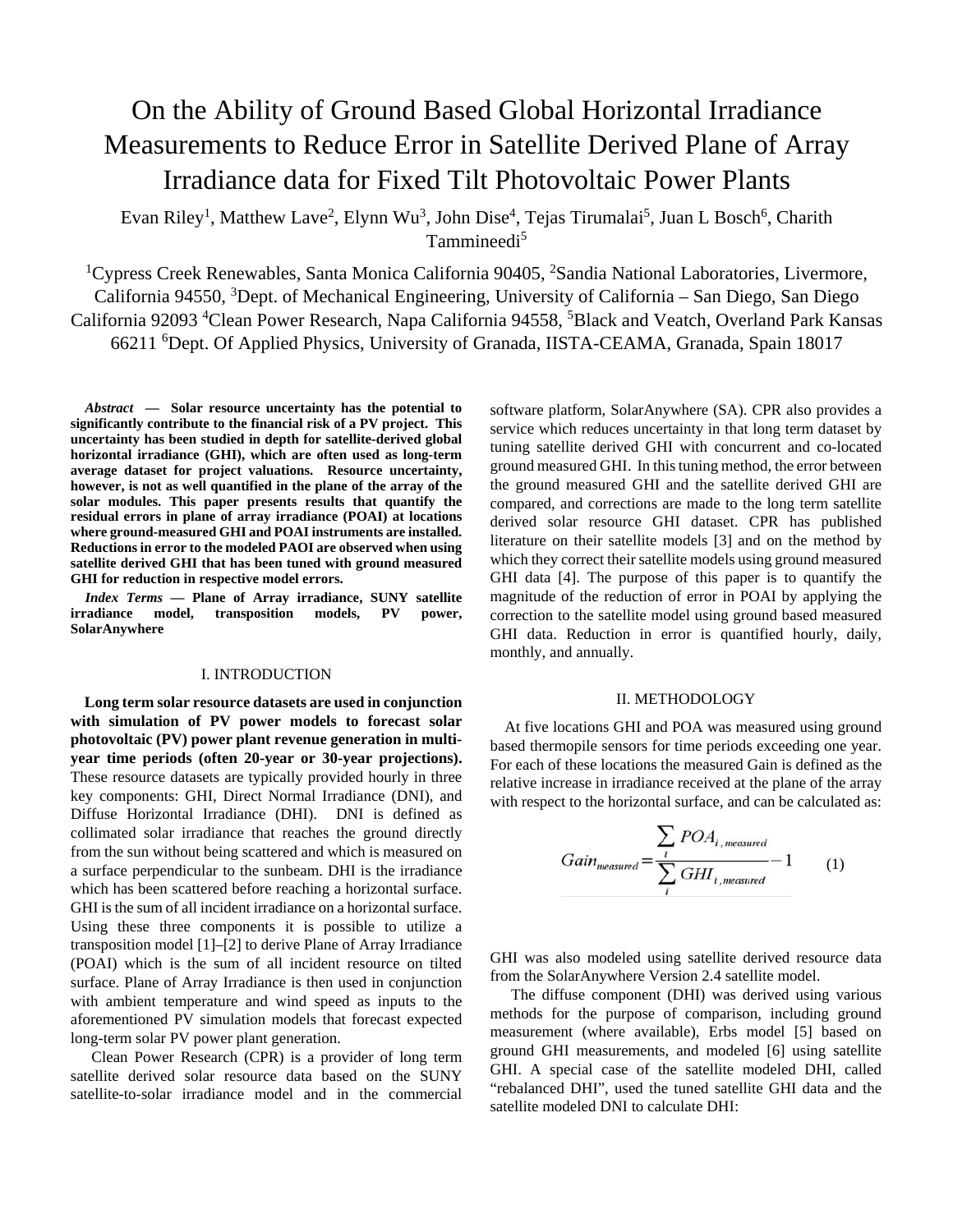$$
DHI = GHI - DNI \times \cos(Z) \tag{2}
$$

where Z is the angle between the solar disc and the zenith.

GHI and DHI were used in conjunction with a transposition model to calculate modeled POA irradiance. We utilized both the Hay-Davies [1] transposition model as well as the Perez [2] transposition model. Finally, modeled POA and Gain were compared to measured POA and Gain and residual analysis was conducted. Table 1 provides a summary of the locations, durations, and equipment utilized to obtain the GHI and POA measurements.

# TABLE **I**

# LIST OF GROUND AND SATELLITE DATA

| Id          | <b>Location</b>                           | Ground<br>Data              | <b>Time</b><br>Period                   | Ground<br><b>Sensor</b>                                                   | <b>Satellite</b><br>Data<br>Model | Tilt<br>$\mathcal{C}$ | Az<br>$\mathcal{C}$ |
|-------------|-------------------------------------------|-----------------------------|-----------------------------------------|---------------------------------------------------------------------------|-----------------------------------|-----------------------|---------------------|
| BV2         | Ontario,<br>Canada                        | GHI,<br>POAI                | April<br>$2011 -$<br>May 2014           | Secondary<br>Standard<br>Pyranomete<br>r                                  | <b>SAV2.4</b>                     | 30                    | $\Omega$            |
| BV3         | New<br>Jersey,<br>United<br><b>States</b> | GHI,<br>POAI                | January<br>$2012 -$<br>June 2014        | EKO MS-<br>402                                                            | <b>SAV2.4</b>                     | 25                    | $\Omega$            |
| BV4         | Arizona,<br>United<br><b>States</b>       | GHI,<br>POAI                | January<br>$2012 -$<br>December<br>2014 | Secondary<br>Standard<br>Pyranomete<br>r                                  | <b>SAV2.4</b>                     | 25                    | 10                  |
| Sandia      | Albuquer-<br>que, New<br>Mexico           | GHI.<br>POAI.<br><b>DHI</b> | January<br>$2011 -$<br>December<br>2011 | Kipp &<br>Zonen<br><b>CMP 21</b><br>(GHI) /<br><b>Eppley PSP</b><br>(POA) | SA V 2.4                          | 35                    | $\Omega$            |
| <b>NREL</b> | Golden,<br>Colorado                       | GHI,<br>POAI,<br>DHI        | January<br>$2013 -$<br>December<br>2013 | Kipp &<br>Zonen<br><b>CMP 22</b><br>(GHI) /<br><b>Eppley PSP</b><br>(POA) | <b>SAV2.4</b>                     | 40                    | $\Omega$            |

The 5 different sets of inputs used to model POA were

- a) ground measured GHI and DHI
- b) ground measured GHI and Erbs modeled DHI
- c) satellite derived GHI and DHI
- d) satellite corrected GHI and unbalanced DHI
- e) satellite corrected GHI and balanced DHI

Once each input set was calculated, Hay-Davies transposition model was used to obtain POA values..

# III. RESULTS AND DISCUSSION

#### *A. Satellite Tuning*

The method to tune satellite and ground data, as developed by Kankiewicz et al. [4], derives a correlation for the concurrent period of data collection and projects these correlation parameters across the entire history of satellite data. The goal of this approach looks to leverage the sitespecificity of the ground data with the long-term measurement of the satellite data. Specific correlation parameters, unique to each site location, are targeted at reducing the clear sky bias conditions separately from cloudy sky conditions, when the physically-based radiative transfer model and pseudoempirical Perez cloud model dominate, respectively. The intended impact of the tuning method is a reduction of the mean bias difference (MBD) on GHI and reduction of Kolmogorov-Smirnov Interval (KSI) on GHI cumulative distribution functions for the concurrent time series data sets.

For the five test sites, the impact of the satellite tuning on MBD and root mean squared difference (RMSD) between the satellite and the ground data is shown in Figure 1. In all cases, the tuning reduced the MBD but had less to no effect on the RMSD. This is largely due to the efficacy of the tuning on MBD reduction from relative model biases, with the majority of RMSD resulting from the cloudy sky model and the tuning model's lessened impact on those sky conditions.



Figure 1: Mean bias difference (MBD) and root mean squared difference (RMSD) between satellite data and ground data.

# *B. Annual POA modeling results*

Annual differences, modeled minus measured, for each of the five POA model methods are shown in Figure 2. As expected, models based on ground inputs generally perform the best. A notable exception is the MBD at site BV3, where it is suspected that the GHI measurement is biased high compared to the POA measurement. For the models which use satellite-based inputs, often the tuned GHI and rebalanced DHI was among the best performers, though performance is comparable among all methods at the Sandia and NREL locations.

At site BV2, the ground measurement may be slightly biased high, and may lead to the tuned GHI, unbalanced DHI model over-predicting the POA irradiance compared to the unturned GHI. In this case, rebalancing the DHI appears to rectify this bias.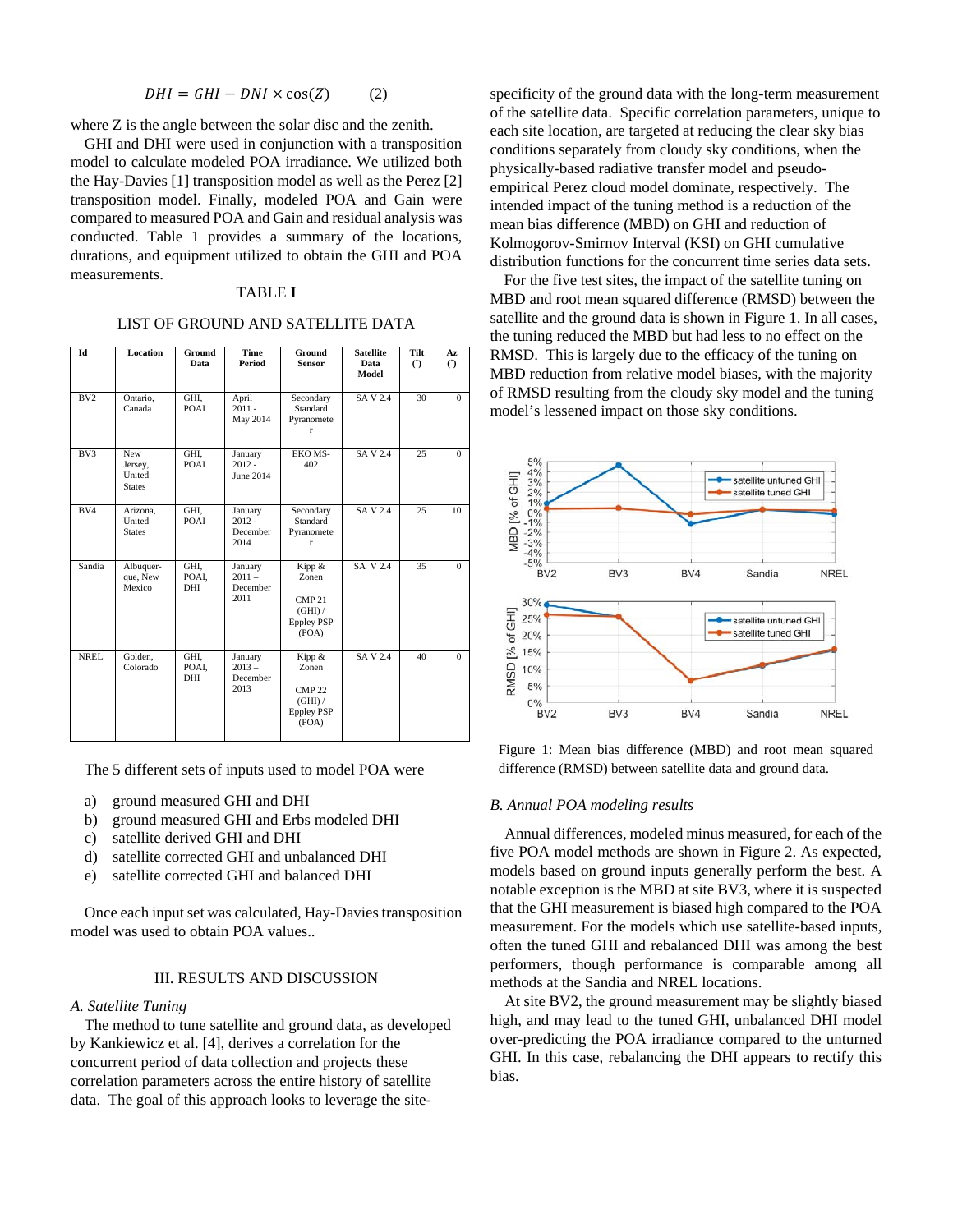The high RMSD values when using satellite inputs compared to ground inputs is notable. As seen in Figure **1**, the satellite tuning does not have much impact on RMSDs. Thus, the large RMSDs from satellite data propagate through the POA models and are evident here in the POA predictions.



Figure 2: Mean bias difference (MBD) and root mean squared difference (RMSD) for one year of modeled versus measured POA data.

## *C. Monthly POA modeling results*

Results from monthly rMBD values of the ten POAI datasets can be seen in Figure 3 and Figure 4 for the Sandia and BV4 sites.

The Sandia location (Figure 3) shows a strong seasonal dependence: all models tend to overestimate in the winter months and underestimate in the summer months. While the ground-based POA estimates are always within +/-5%, the satellite-based POA estimates reach +10% bias in December. These satellite-based models only reach -2% bias in the summer months. RMSDs are generally consistent month-to-month for ground-based models but vary more for satellite-based models.

The BV4 location (Figure 4), shows little season dependence for MBD, but does show some seasonal dependence of RMSD for the satellite-based models. For most months, there is a clear improvement in MBD when using tuned satellite GHI instead of untuned satellite GHI.



Figure 3: Monthly mean bias difference (MBD) and root mean squared difference (RMSD) for month segments of modeled versus measured POA data.



Figure 4: Monthly mean bias difference (MBD) and root mean squared difference (RMSD) for month segments of modeled versus measured POA data.

#### *D. Hay/Davies vs. Perez Transposition Models*

The POA modeled using Hay/Davies and Perez transposition models were compared for all five sites, and are shown for site BV4 in Figure 5. Differences between the Hay/Davies and Perez transposition models was often larger than the difference between using ground GHI versus tuned, balanced satellite GHI and DHI, showing that transposition model selection is also very important to POA modeling.